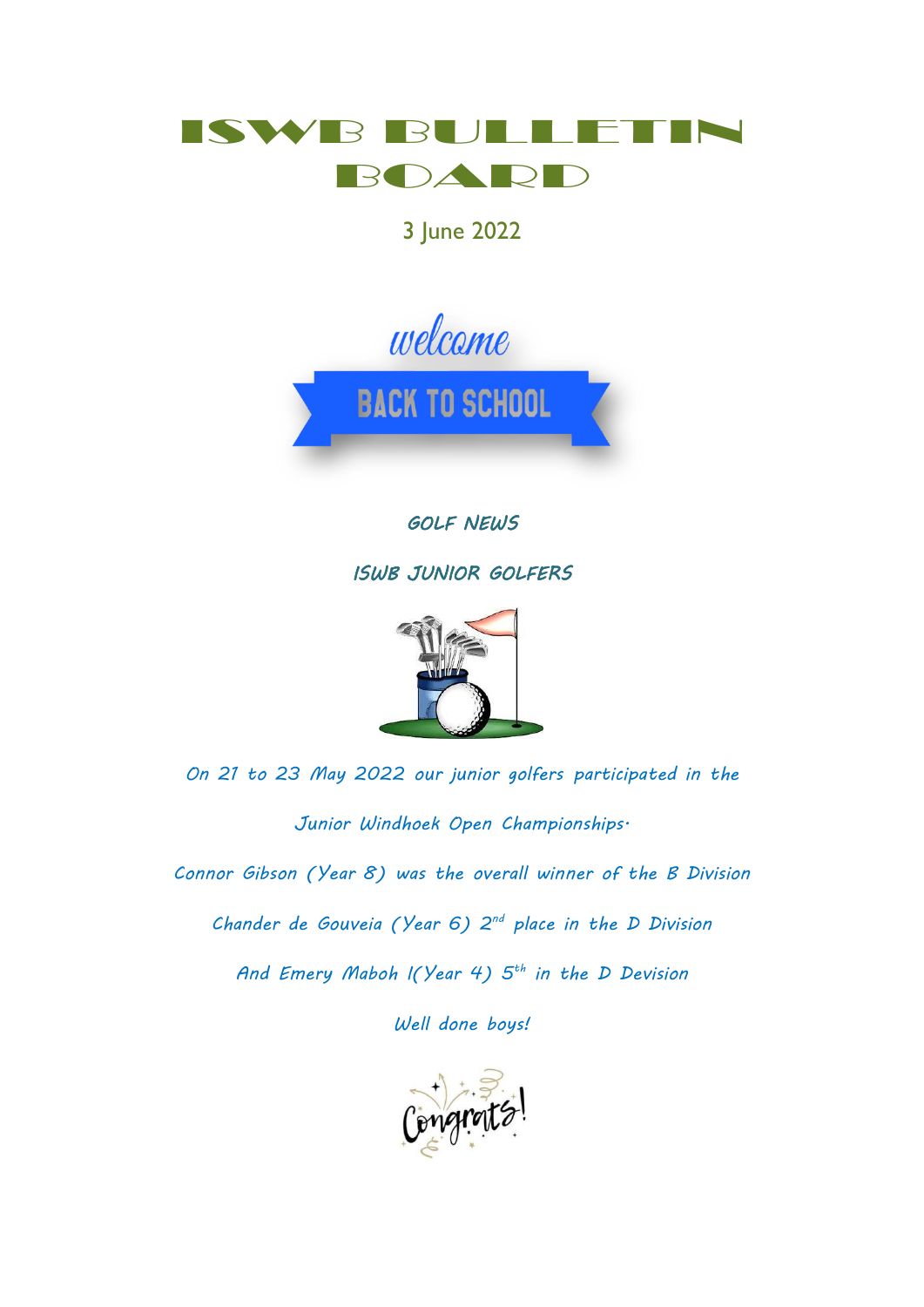

Connor Gibson





Chander de Gouveia **Emery Maboh**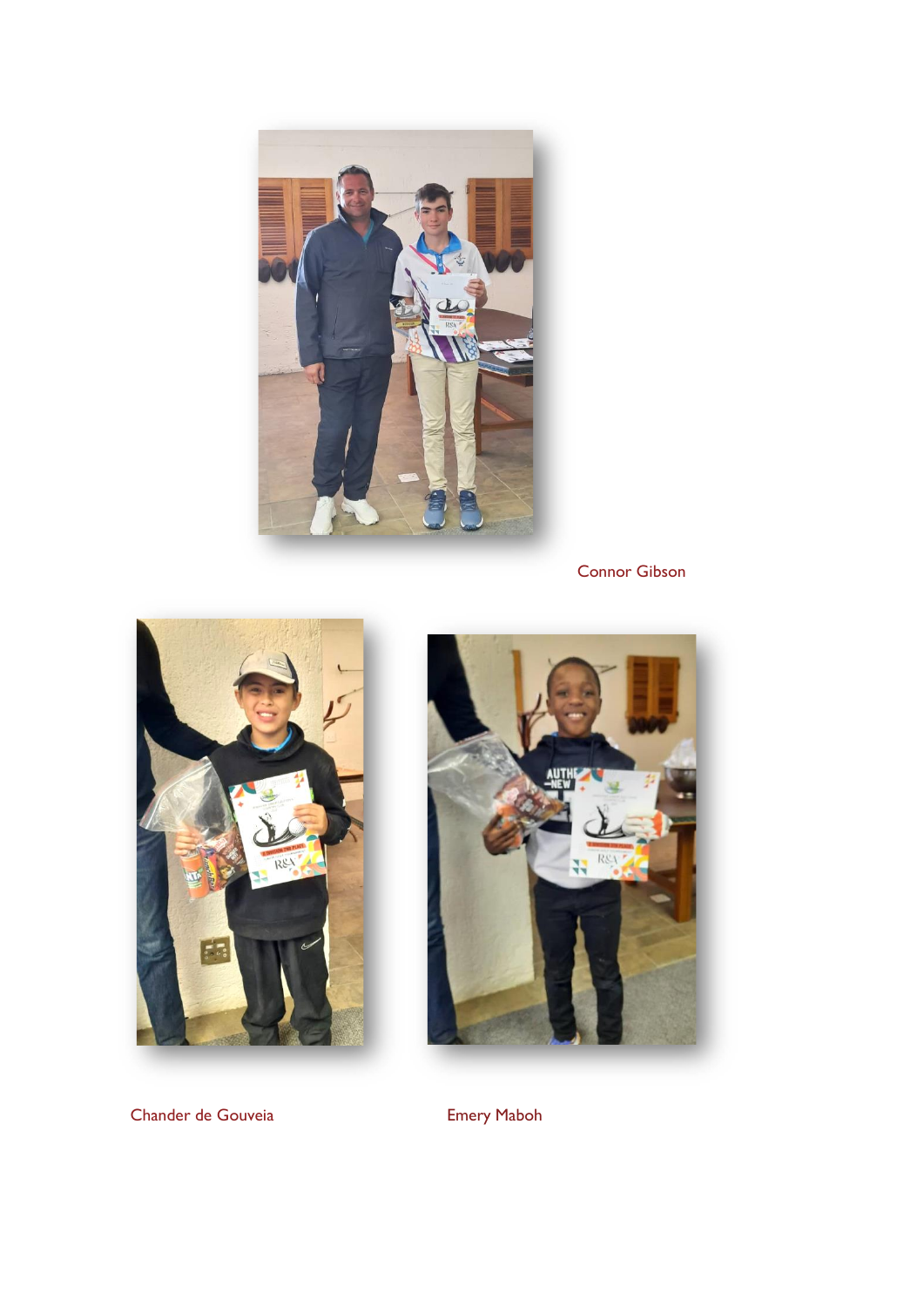#### Year 4 MS Class prefects for June 2022



Well done and good luck to Emery Maboh (left) and Wanona Immanuel (right)

#### **IMPORTANT NOTICE TO PARENTS AND GUARDIANS**



**Please do not send your child to school should he/she have any of the symptoms below:**

**Runny nose, fever, persistent cough and/or body ache**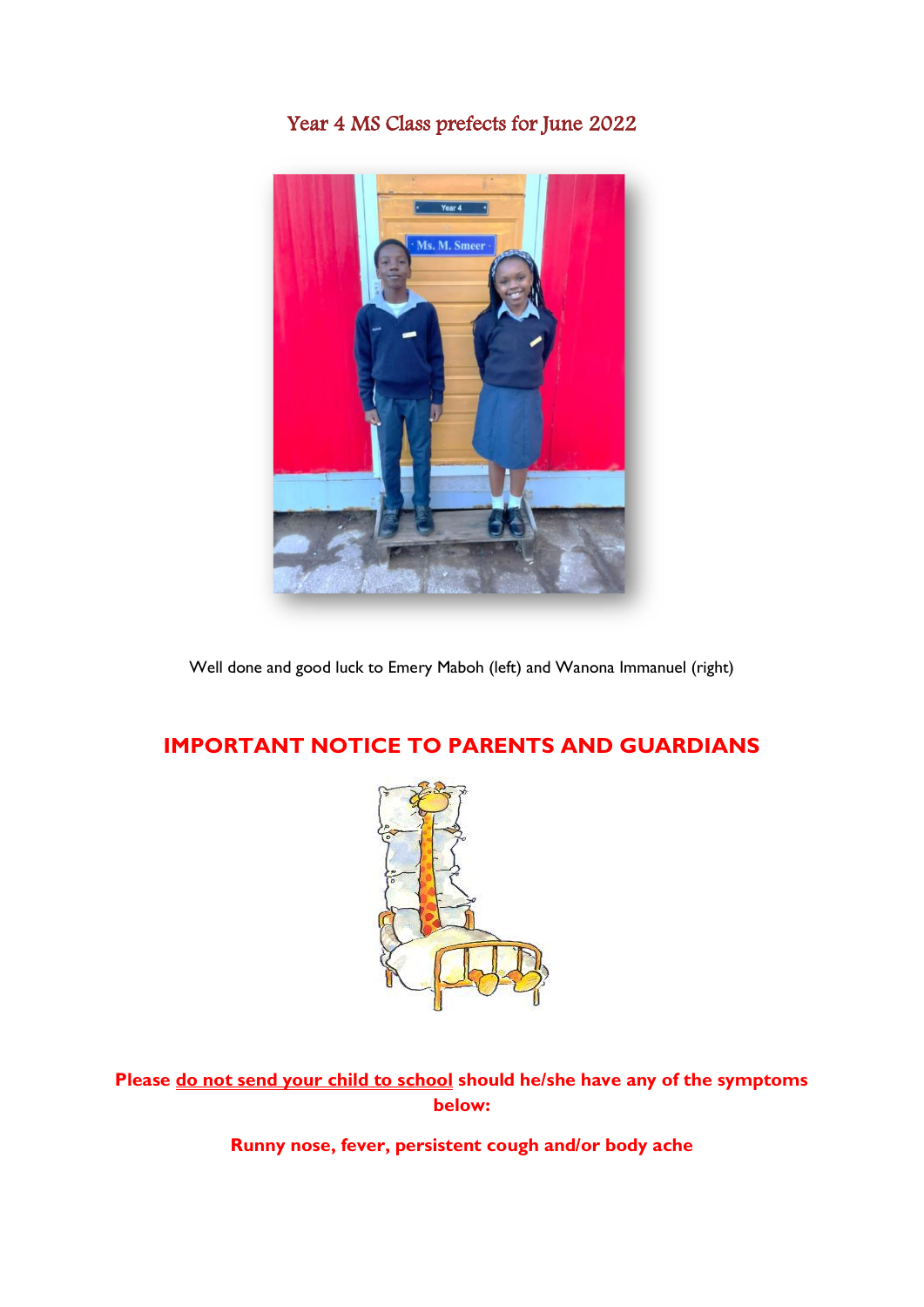#### **SWIMMING NOTICE**

Notice to Reception Year 2 as well as KS1 Year 1 and 2 parents



I have noticed that the kiddies wear swimming wear that are 2 sizes too big for them, which

makes it really uncomfortable to swim in as they need to pull up the costumes all the time.

Kindly stick with the prescribed colours of ISWB which are either navy blue or black.

The swimming wear is available at Mr. Price Sport and is really affordable.

Thank you Mrs. Cindy Sparg

Swimming Coach





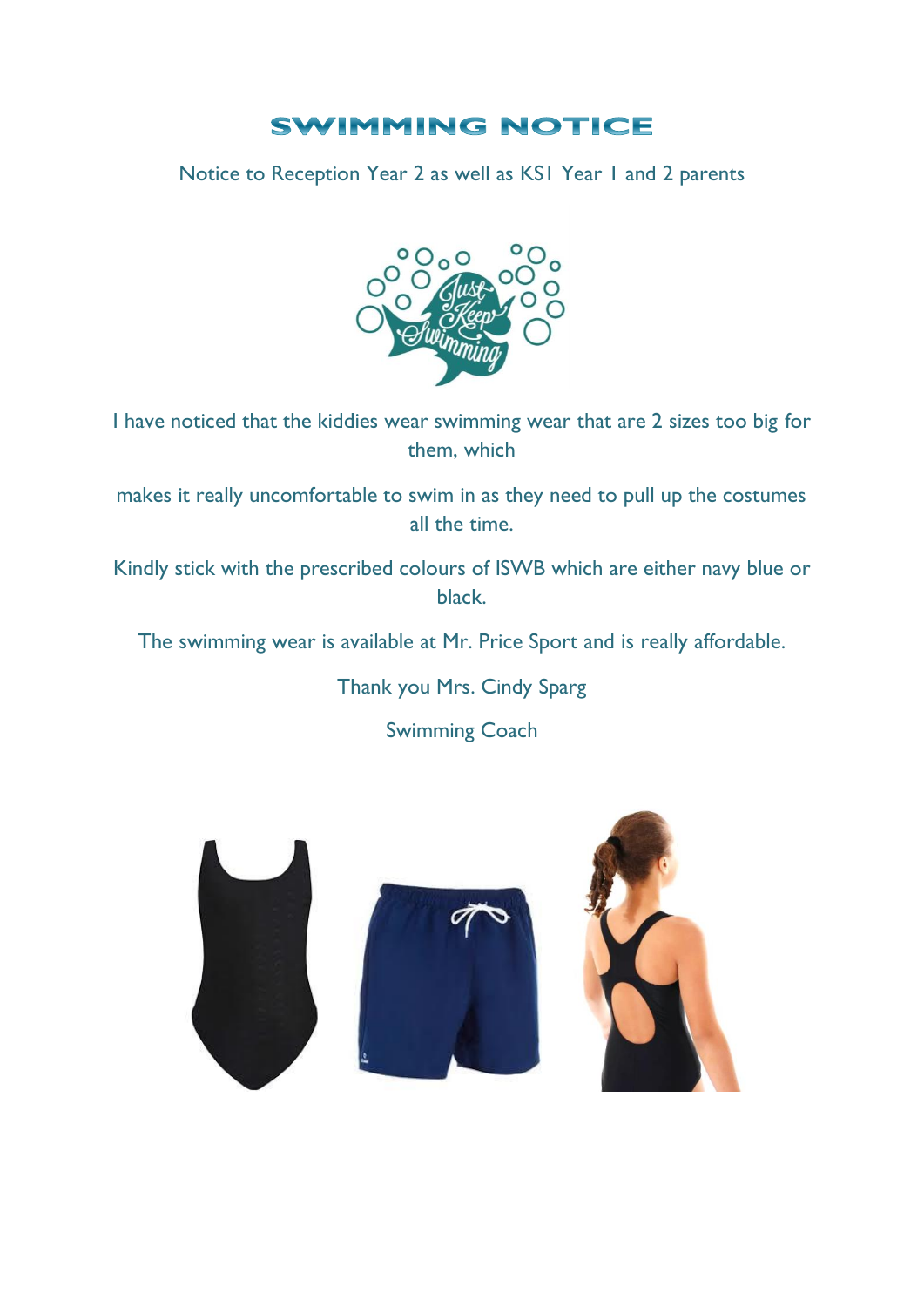**Steps to take should your child be absent from school**

**The school needs to know in advance should your child be absent for the day.**

**Contact the school by means of the following ways:**

**The administration: [admin@iswb.na](mailto:admin@iswb.na)** 

**cell nr 081 641 4568**

**telephone: 064 20 3995**

**or**

**The register class teacher per sms, whatsapp or email**

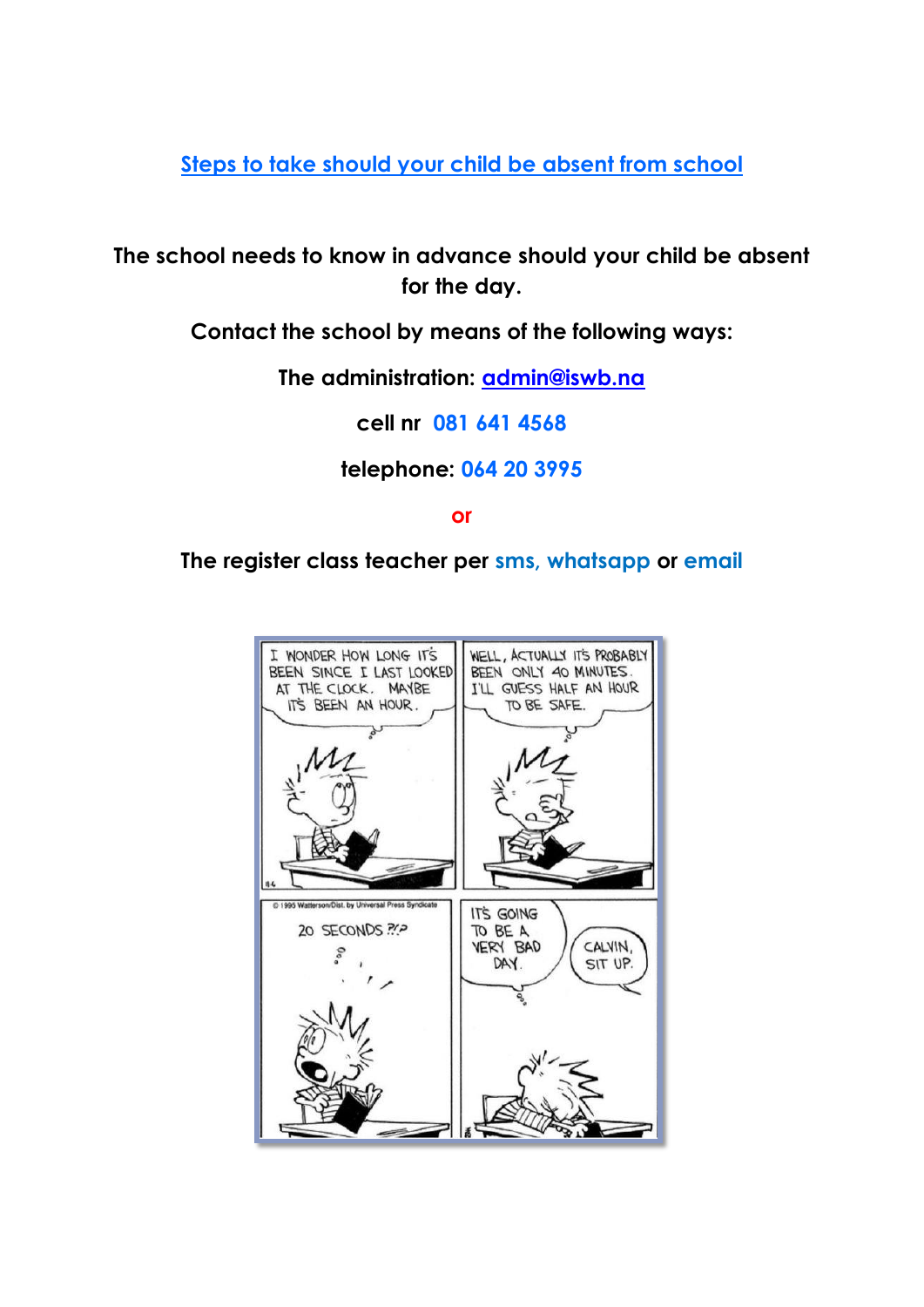

#### **Key Stage 2**

**Year 4 to 6**

**At the start of each new trimester students are required to bring the following to school: 1x ream of copy paper (500 pages)**

**1x box of tissues**

## *POTJIEKOS COMPETITION RESULTS*

### *28 APRIL 2022*



## *Best starter: Year 7 Best Pot: As Levels*

*Best dessert: Year 8*

Overall Winners

## *Third Place*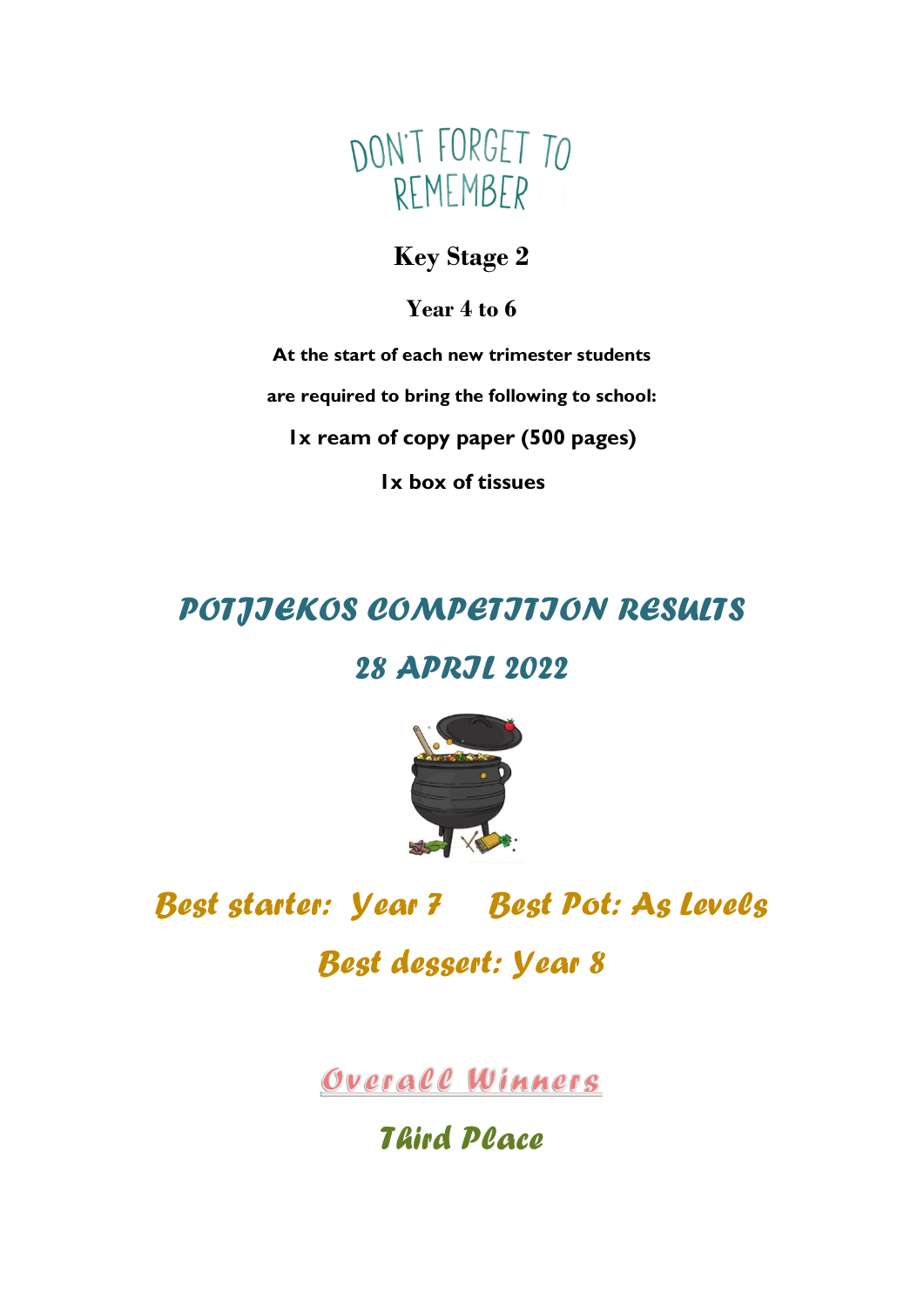## *Year 7*



# *Second Place*

*Year 10*



## *First Place AS Level*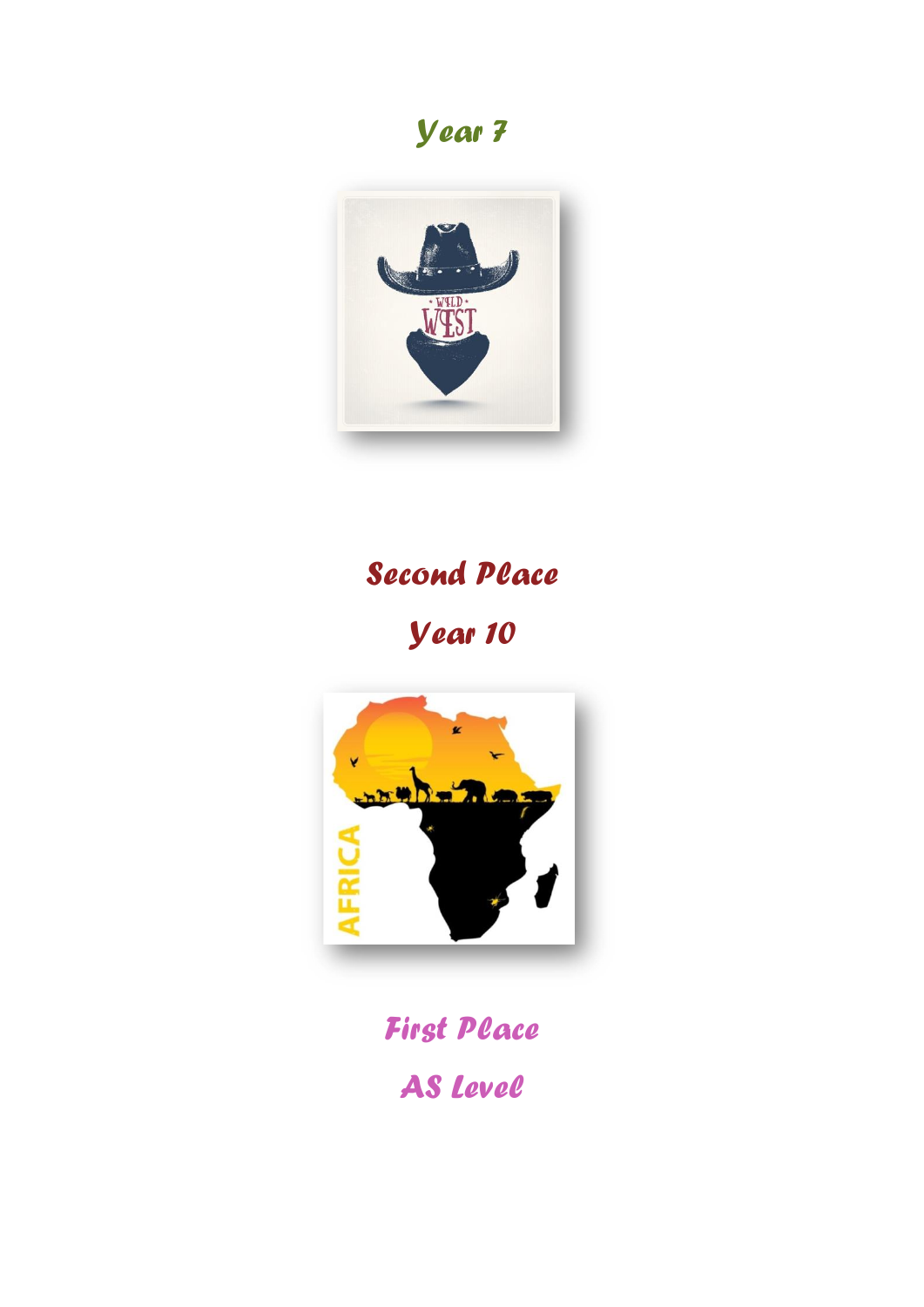